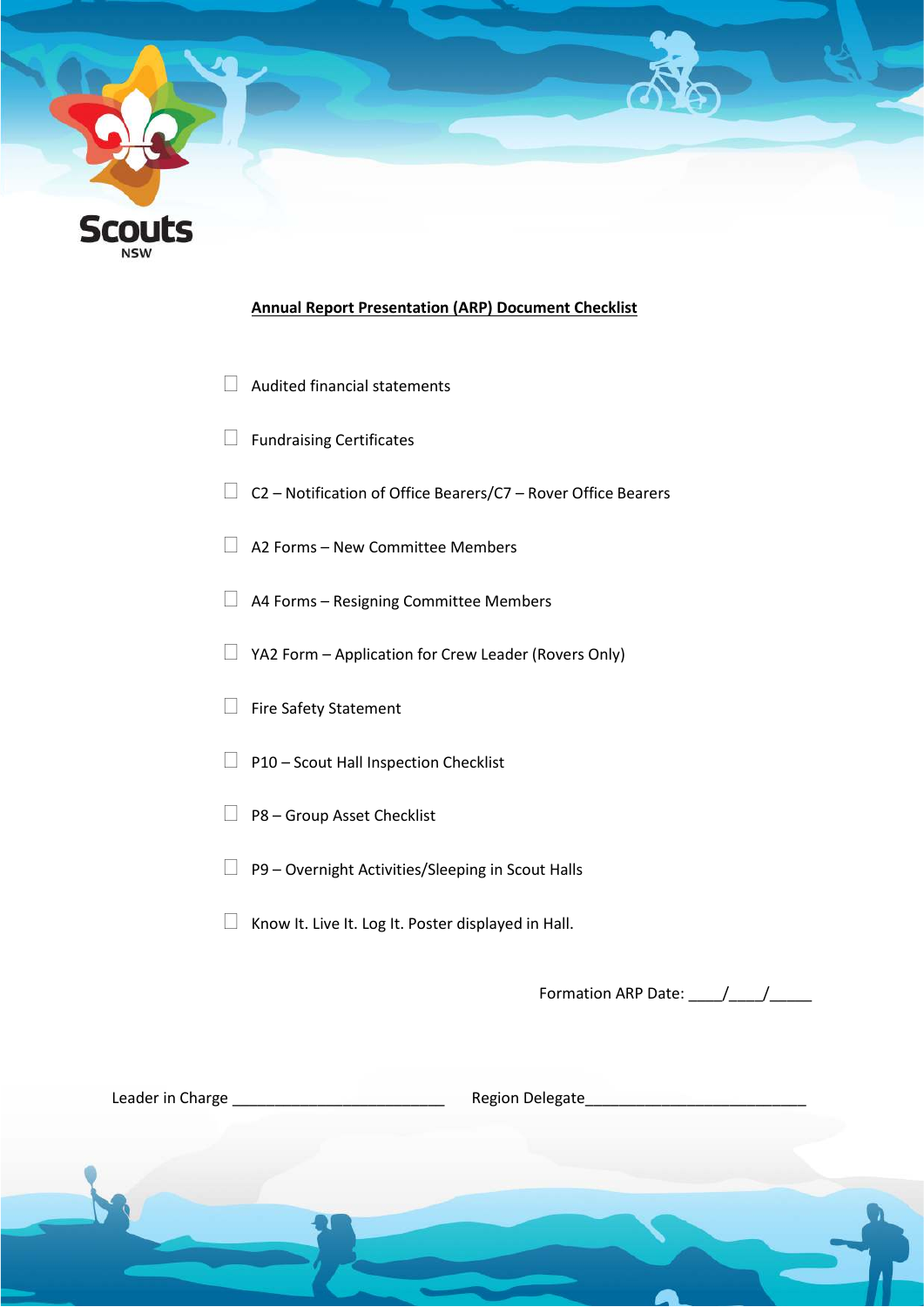

# A Guide to ARPs in Scouting

## What is an ARP?

An Annual Report Presentation (ARP) is an opportunity to:

- Thank the Leaders for their work over the past year.
- Celebrate the successes and review the learning of the Group and its Youth.
- Showcase the work that has been achieved by the Youth.
- Understand the financial strength of the Group.
- Promote the Group to others.
- Introduce the office bearers.
- Allow Group Members and Supporters to come together, share ideas and offer suggestions for the year ahead.

An ARP is as much about the year ahead as it is about the year past. To ensure a memorable and satisfying event, thought must go into its planning and preparing.

#### Why do we need an ARP?

It is a requirement of the Charitable Fundraising Act that, at each level, the financials of the Scout Association will be audited and tabled at that level's ARP. Therefore, an ARP must be informative. We have a responsibility to the parents and Youth to explain where we have been and where we are going.

#### Where and when do we hold an ARP?

Usually, an ARP is held at the Group hall, though this is not mandatory. It could, for example, form part of a wider activity like a family camp.

ARPs are usually held in March or April, and no later than 30 April.

#### Who should attend?

While an ARP in Scouting is not usually open to the general public, a wide audience can and should be involved. Here are some suggestions:

- Parents or guardians
- Leaders
- Committee members
- Supporters (especially local dignitaries)
- Other Scouting representatives
- Youth
- A Member of your Region Team

#### What must be covered?

Here is a sample Agenda:

- Welcome by the Group Chairman
- **Apologies**
- Minutes of the Previous ARP (for acceptance)
- Summaries of written reports from Group Chairman, Group Treasurer, Group Leader and Section Leaders
- Adoption of the Group Annual Report
- Introduction of office bearers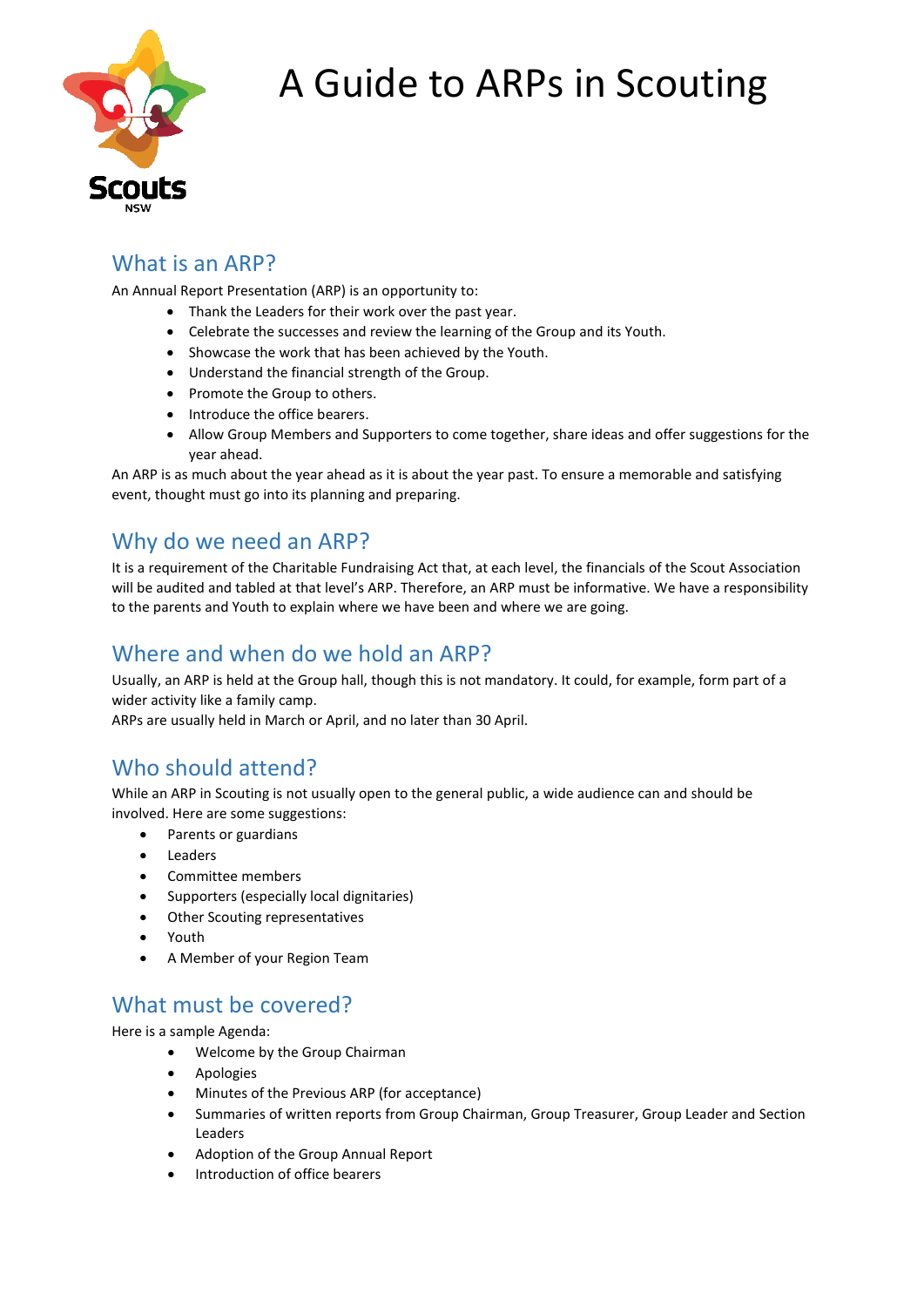- Appointment of the auditor
- Presentation of awards
- Opportunity for invited guests to speak
- Guest speaker
- Close

Throughout the process, the Group Secretary must record minutes.

# Appointing office bearers

It is preferable that all office bearer positions have been appointed by the Group Leader and the A2 forms have been completed and confirmed prior to the ARP.

A minimum requirement is to have:

- Chairperson
- Deputy Chairperson (at least one)
- Group Secretary
- Group Treasurer

It is preferable that you also have:

- Trustees (ideally two one uniform and one non-uniform)
- Public Relations Officer
- Hall Bookings Officer
- Group delegate to the Region Council

The role including functions of the Group Support Committee is set out in Scouts Australi[a Policy & Rules R4.7](https://soz-central.s3.amazonaws.com/products/162/download_file/POLICY_AND_RULES.pdf) 

Any office bearers who are stepping down will be transferred to Adult Helper unless an A4 form is submitted to resign them from the organisation.

#### Paperwork

Ensure that the following are available and sent to your Region Office:

- Agenda
- Written reports
- Audited financial statements- AR1, AR2, AR3 [Cash Book\\*](https://www.nsw.scouts.com.au/wp-content/uploads/2010/10/Cash_Book_2016.xls)
- Completed Fundraising Certificates to be returned
- [C2 Notification of Office Bearers](https://www.nsw.scouts.com.au/wp-content/uploads/state_forms/c2%20-%20office%20bearers%20-%20mar%2016.dot)
- C7 [\(Rovers Only\) Notification of Rover Office Bearers](https://www.nsw.scouts.com.au/wp-content/uploads/state_forms/c7%20-%20rover%20office%20bearers%20-%20mar%2016.dot)
- [A2 New Committee Members joining organisation](https://www.nsw.scouts.com.au/adult-helper-application/)
- [A4 Committee Members stepping down and leaving organisation](https://www.nsw.scouts.com.au/wp-content/uploads/2020/05/A4-Notification-of-Leader-Resignation.docx)
- [YA2 \(Rovers Only\) Application for Crew Leader Appointment](https://www.nsw.scouts.com.au/wp-content/uploads/state_forms/YA2_-_Application_for_Crew_Leader_Appointment_-_Oct_15.dot)
- Copy of fire safety certificate Sourced from external certifier
- [P8 Group Asset Checklist](http://scoutsnsw.foliogrc.com/contracts/new?contract_template=31&token=DZusoXFxuyzHcduryNzB)
- [P9 Overnight Activity/Sleeping in Scout Halls](https://www.nsw.scouts.com.au/wp-content/uploads/state_forms/P9_-_Overnight_Activities_-_Sleeping_in_Scout_Halls_-_Feb_15.pdf)
- [P10 Scout Hall Inspection Checklist](http://scoutsnsw.foliogrc.com/contracts/new?contract_template=16&token=yHxG1KsKn1zzbz_fgEVK)
- Annual report a compilation of all of the content

Ensure the Group retains copies of the annual report and audited financial records for 45 years.

\*Those Scout Groups using digital bookkeeping software are also required to complete the AR1, AR2 & AR3.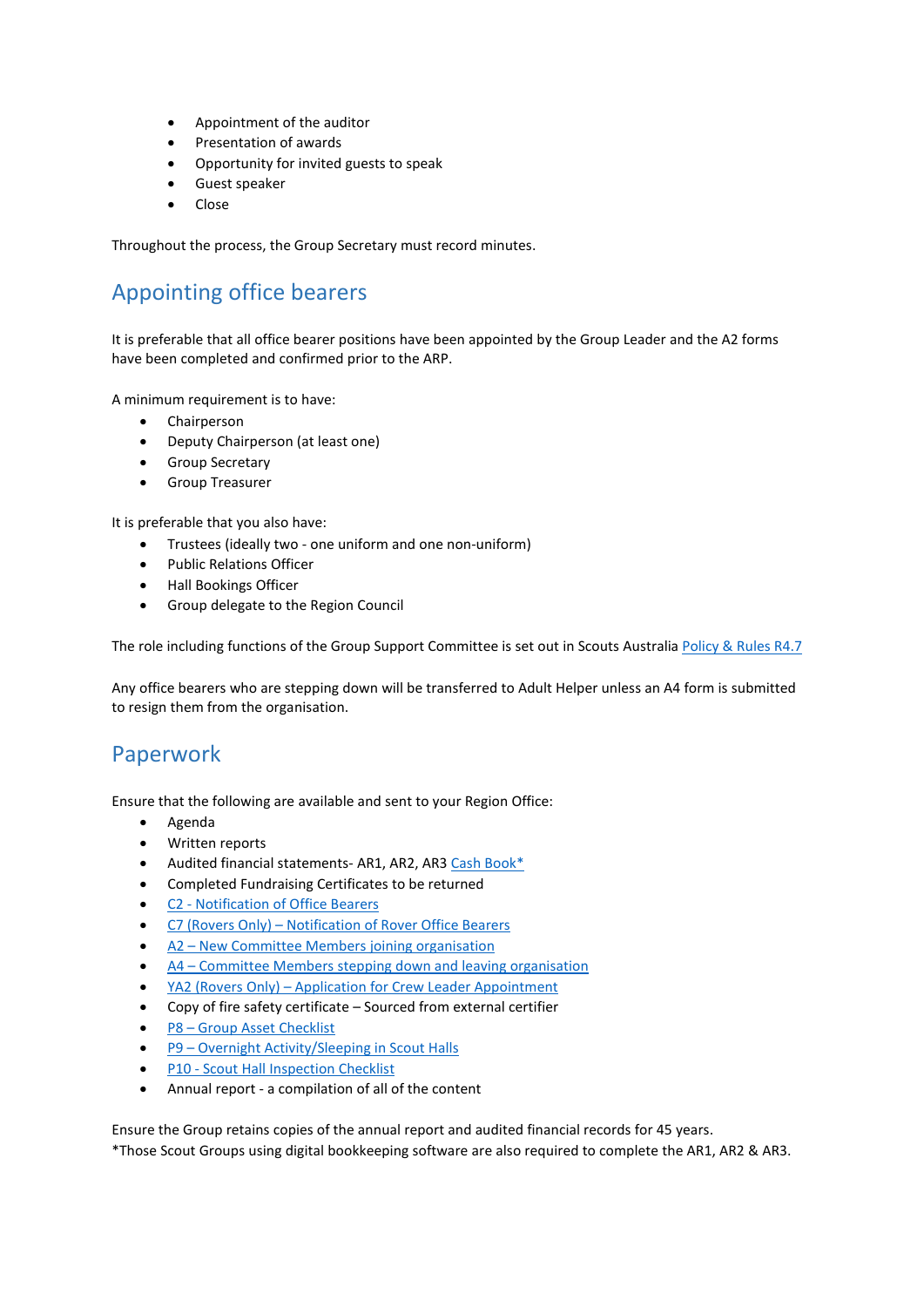### Managing the Meeting

- Start and finish on time.
- Minimise the use of jargon.
- Make sure all documents are available.
- Introduce all speakers (including Leaders), as people may not know them.

# Tips for a successful ARP

Delegate to committee members and other leaders to assist in the organisation.

#### Reports and Agendas

- Reports should include:
- Overview of each Section (e.g. numbers).
- Activities completed during the year.
- Special achievements (remember to name Youth Members).
- Goals for the year ahead.
- Recognition of key people who have helped.

Consider not reading out reports word for word. Pick out the key items, share anecdotes and highlight the fun and satisfaction the year has delivered. People can read the reports at their leisure.

Consider having a break, but make sure you manage the process well. You do not want people leaving early.

#### **Conclusion**

Things may not always go to plan. When District or Region people attend, it is OK to lean on them for help.

Review the ARP at the next Group Council and Group Committee Meeting. Ask yourself how it went, what you would change, and review any survey data you have.

Remember to reflect upon this a year later when you are planning your next ARP:

- Plan
- Do
- **Review**

Above all else – have fun.